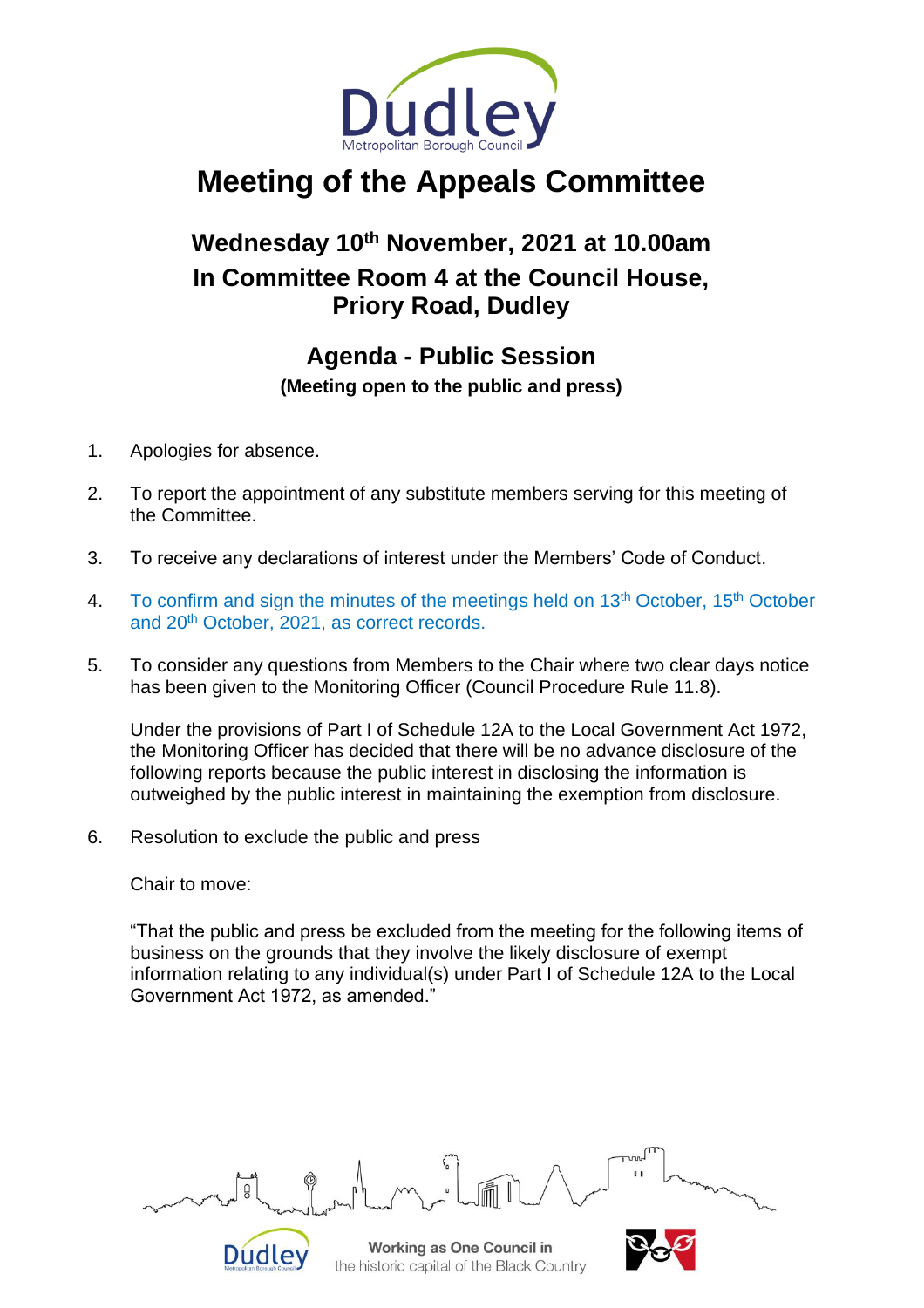## **Agenda – Private Session**

(Meeting not open to the public and press)

| 7.  | Home to School and Post 16 Home to School/College Transport<br>Appeal – RB (Pages $1 - 85$ )     | 10.00am            |
|-----|--------------------------------------------------------------------------------------------------|--------------------|
| 8.  | Home to School and Post 16 Home to School/College Transport<br>Appeal – CH (Pages $86 - 126$ )   | 10.45am            |
| 9.  | Home to School and Post 16 Home to School/College Transport<br>Appeal – KRR (Pages 127 – 144)    | 11.30am            |
| 10. | Home to School and Post 16 Home to School/College Transport<br>Appeal – ML (Pages 145 – 172)     | 1.00 <sub>pm</sub> |
|     | 11. Home to School and Post 16 Home to School/College Transport<br>Appeal – BM (Pages 173 – 238) | 1.45 <sub>pm</sub> |
|     | 12. Home to School and Post 16 Home to School/College Transport<br>Appeal – LB (Pages 239 – 261) | 2.30 <sub>pm</sub> |
|     | 13. Home to School and Post 16 Home to School/College Transport<br>Appeal – JG (Pages 262 – 279) | 3.15 <sub>pm</sub> |
|     | 14. Home to School and Post 16 Home to School/College Transport                                  | 4.00pm             |

14. Home to School and Post 16 Home to School/College Transport Appeal – KM (Pages 280 – 330) 4.00pm

elfor

**Chief Executive Dated: 28 th October, 2021**

**Distribution: To Members of the Appeals Committee** Councillor T Westwood (Chair) Councillors S Greenaway and S Henley

 $\mathbf{I}$ ں<br>و **Dudley** 

**Working as One Council in** the historic capital of the Black Country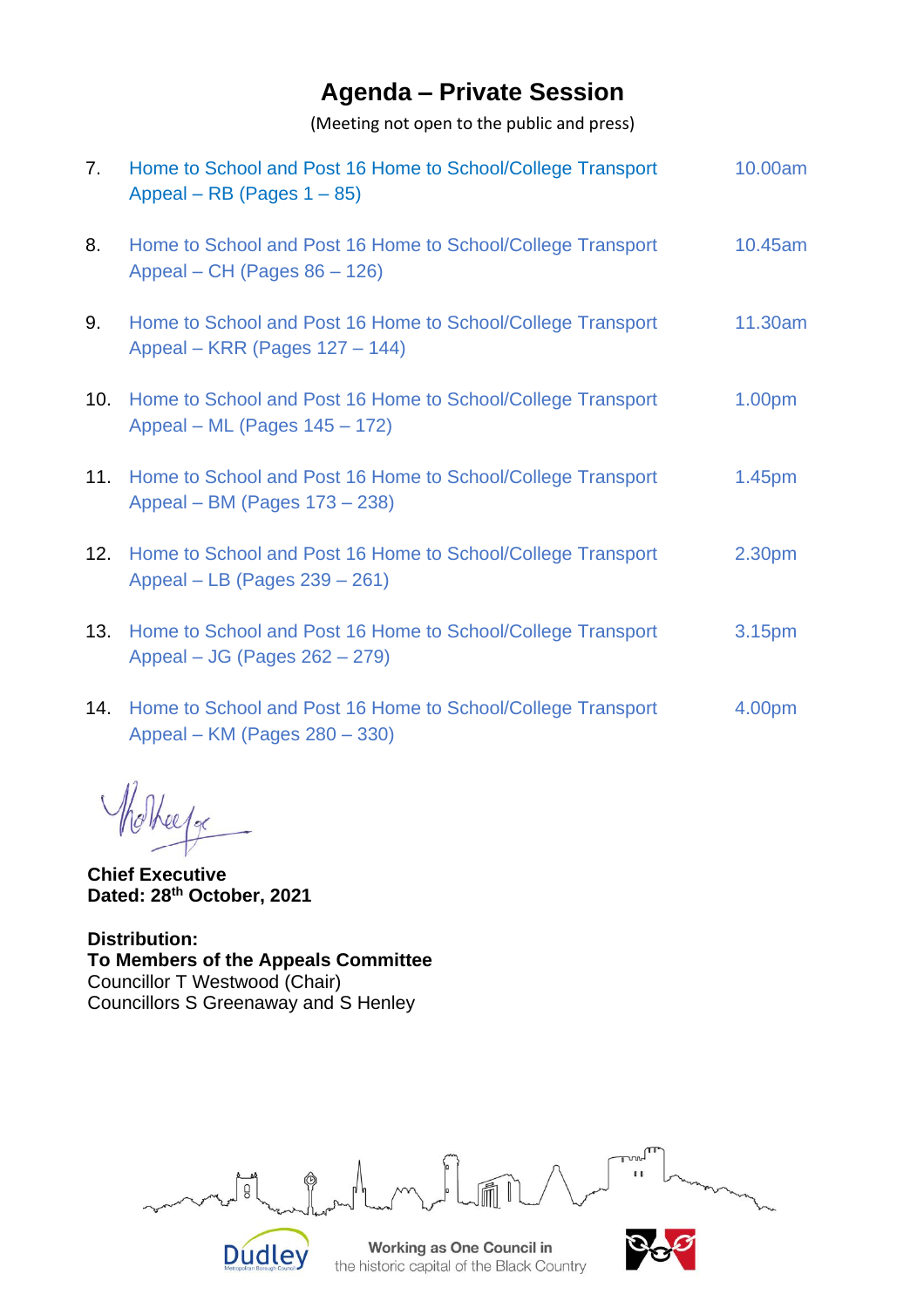#### **Please note the following concerning meetings at Dudley Council House:**

#### **Covid-19 Secure Working**

#### **Hands**

• Hand sanitiser and antibacterial wipes are available at various locations in the Council House. Please ensure you sanitise your hands when arriving and leaving the building. Hand washing facilities are also available on site.

#### **Face**

• All persons entering or working in the Council House are requested to wear face masks when moving around the building. Please remember to bring and use your own face masks. Face masks may be safely removed when you are seated in the meeting if there is 2 meters of space between people and the room is well ventilated. If there is 1 meter (or less) it is advised that a surgical mask is worn.

#### **Space**

- Please be respectful of everyone's personal space and preferences when you attend the Council House.
- Seating in the public gallery is subject to limits on capacity and will be allocated on a 'first come' basis.

#### **If you are unwell**

- Do not attend the Council House if you feel unwell; if you have tested positive for Covid-19; if you are self-isolating or if you suspect that you are symptomatic.
- You are advised to undertake a lateral flow test 48 hours before attending. If the test is positive, do not attend the meeting.

#### **Toilets**

• Toilet facilities are available on site and are subject to safety measures that are in place. All the toilets have hand washing facilities.

#### **No smoking**

• There is no smoking on the Council House premises in line with national legislation. It is an offence to smoke in or on the premises. You cannot use e-cigarettes and/or similar vaping devices.

#### **In Case of Emergency**

**Dudley** 

• In the event of the alarms sounding, please leave the building by the nearest exit. There are Officers who will assist you in the event of this happening, please follow their instructions.

Working as One Council in the historic capital of the Black Country